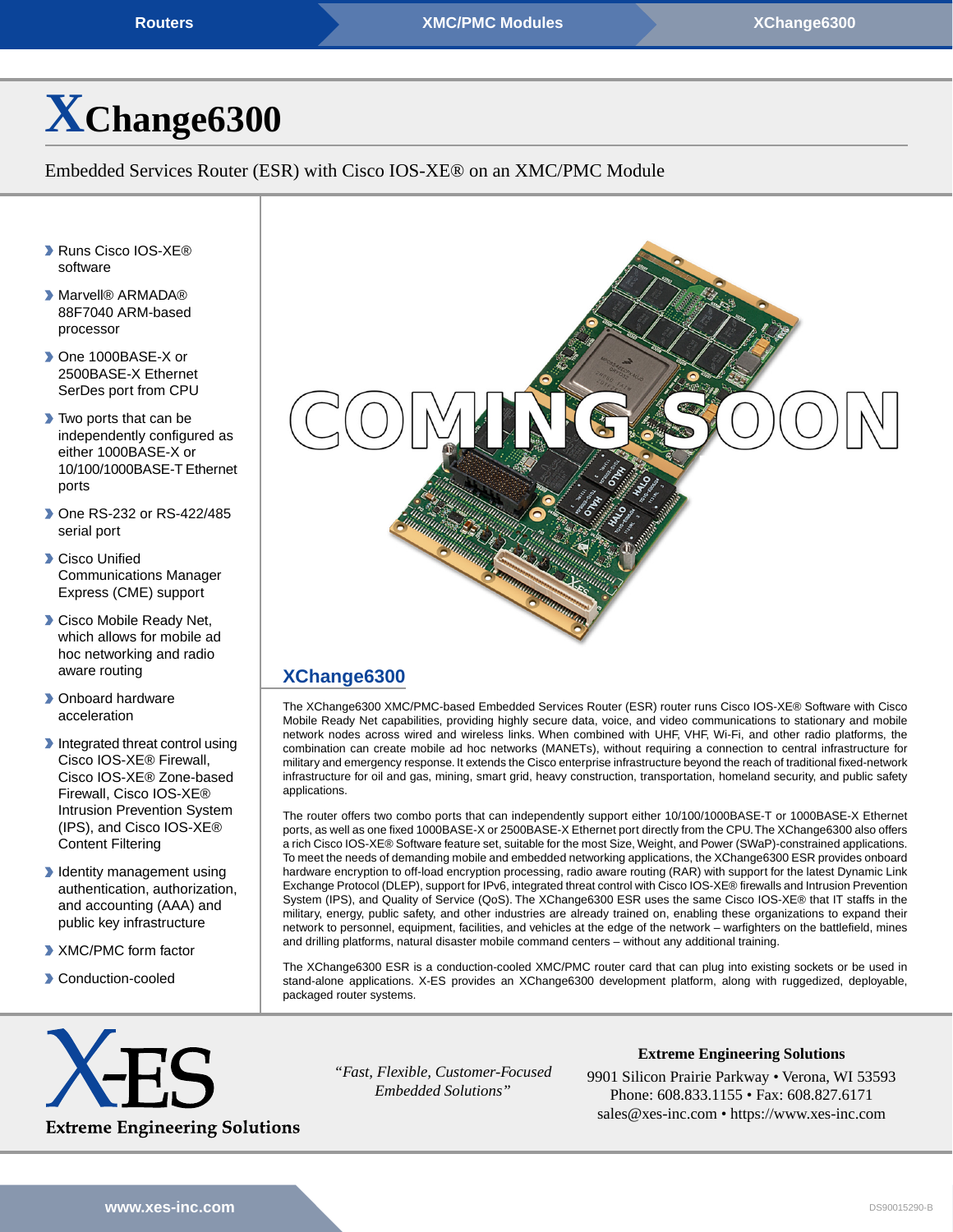#### **Memory**

- 4 GB DDR4 ECC SDRAM
- Up to 128 MB NOR flash
- 128 kB SEEPROM

#### **I/O Interfaces**

- One 1000BASE-X or 2500BASE-X Ethernet SerDes port from CPU
- Two ports that can be independently configured as either 1000BASE-X or 10/100/1000BASE-T Ethernet ports
- One RS-232 or RS-422/485 serial port

#### **Hardware Encryption Support**

- Onboard hardware encryption processor supporting IP Security (IPsec)
- Secure Sockets Layer with transparent LAN services (SSL/TLS)
- Secure Real-Time Transport Protocol (SRTP)
- Triple Digital Encryption Standard (3DES)
- Advanced Encryption Standard (AES)
- Internet Key Exchange (IKE)

## **Routing Protocols**

- Routing Information Protocol (RIP)
- RIPv2
- Open Shortest Path First (OSPF)
- Enhanced Interior Gateway Routing Protocol (EIGRP)
- Border Gateway Protocol (BGP)
- Cisco Discovery Protocol
- IP Policy Routing
- IP Multicast Protocol Independent Multicast (PIM) Versions 1 and 2
- Internet Group Management Protocol (IGMP) Versions 1 and 2
- IP Multicast Load Splitting
- Cisco Group Management Protocol (GMP)

#### **VLANs**

• Up to 32 VLANs supported per router

#### **IPv4 and IPv6**

- IPv6 routing and Cisco Express Forwarding switching
- IPv6 QoS
- IPv6 tunneling support
- Zone-based Firewall for IPv6 traffic

# **Encapsulations**

- Point-to-Point Protocol (PPP)
- PPP over Ethernet (PPPoE) client and server for Fast Ethernet
- 802.1q VLAN trunking support
- Generic Routing Encapsulation (GRE)
- Additional protocol support

#### **Telnet**

- Asynchronous tunneling
- Storage Allocation and Coding (STAC) compression
- Real-time Transport Protocol (RTP) header compression

**[.xes-inc.com](https://www.xes-inc.com)**

# **Radio Aware Routing**

- Optimizes IP routing over fixed or temporary radio networks
- Factors radio link metrics into route calculations • Immediately recognizes and adapts to changes in
- network neighbor status
- Dynamic Link Exchange Protocol (DLEP)
- Router Radio Control Protocol (R2CP)

# • RFC 5578 (authored by Cisco®)

#### **Mobile Ad Hoc Networks**

• OSPFv3 enhancements for mobile ad hoc networks

## **Mobile IP**

- Home agent and mobile router redundancy
- Mobile router preferred interfaces
- Mobile router reverse tunneling
- Mobile router asymmetric links
- Mobile router static and dynamic networks
- Static co-located care-of address
- Authentication, authorization, and accounting (AAA) server
- Cisco Mobile Networks Network Address Translation (NAT) Traversal over Mobile IP
- Support for Mobile IP tunnel templates, allowing configuration of IP Multicast and IPsec on Mobile IP tunnels
- Mobile IP foreign agent local routing optimization

#### **Suite-B Support**

• Suite-B support in IOS-XE® SW crypto including Suite-B-GCM-128, Suite-B-GCM-256, Suite-B-GMAC-128, Suite-B-GMAC-256 as described in RFC-4869

## **Authentication**

- Route and router authentication
- Password Authentication Protocol (PAP)
- Challenge Handshake Authentication Protocol (CHAP)
- Microsoft CHAP (MS-CHAP) local password
- IP basic and extended access lists
- Time-based access control lists (ACLs)

#### **Secure Connectivity**

• Secure collaborative communications with Group Encrypted Transport VPN, Dynamic Multipoint VPN (DMVPN), or Enhanced Easy VPN

#### **Integrated Threat Control**

• Responding to sophisticated network attacks and threats using Cisco IOS-XE® Firewall, Cisco IOS-XE® Zone-based Firewall, Cisco IOS-XE® IPS, Cisco IOS-XE® Content Filtering, and Flexible Packet Matching (FPM)

#### **Identity Management**

• Intelligently protecting endpoints using technologies such as authentication, authorization, and accounting (AAA) and public key infrastructure (PKI)

#### **Security Protocols**

- IP Security (IPsec)
- Secure Sockets Layer with transparent LAN services (SSL/TLS)
- Secure Real-time Transport Protocol (SRTP)
- Triple Digital Encryption Standard (3DES)
- Advanced Encryption Standard (AES)
- Internet Key Exchange (IKE)

# **Traffic Management**

- QoS
- Generic traffic shaping
- Class-based Ethernet matching and mobile access routing (802.1p Class of Service [CoS])
- Committed access rate
- Flow-based Weighted Random Early Detection (WRED)
- Class-based Weighted Fair Queuing (WFQ)
- Low Latency Queuing (LLQ)
- Priority Queuing
- Link Fragmentation and Interleaving (LFI)
- Traffic Policing Resource Reservation Protocol (RSVP)

#### **Unified Communications**

**Management Services**

• Cisco Service Assurance Agent

• Network Time Protocol (NTP) Client

• Hot Standby Router Protocol (HSRP) **Tool Command Language (Tcl) Scripts**

• NAT Many-to-Many (Multi-NAT) • DHCP Client Address Negotiation

**Environmental Requirements**

based on environmental requirements.

• Response Time Reporter

Versions 2 and 3

• Telnet • Console port • RADIUS • TACACS+

• Syslog

Server

and Server • DHCP Relay

• Tcl script support **Address Conservation**

• Easy IP Phase I

height

page 3): 5

Copyright © 2022 Extreme Engineering Solutions, Inc. (X-ES). All rights reserved. **www** Specifications are subject to change without notice. All trademarks are property of their respective owners.

**Power Requirements**

Please consult factory.

**Physical Characteristics**

• Cisco Unified Communications Manager Express with support for up to 48 phones

• Simple Network Management Protocol (SNMP)

• Trivial File Transfer Protocol (TFTP) Client and

• Dynamic Host Configuration Protocol (DHCP) Client

• NAT Many-to-One (Port Address Translation [PAT])

• XMC/PMC conduction-cooled form factor • Dimensions: 149 mm x 74 mm, 10 mm stacking

Contact factory for appropriate board configuration

• Supported ruggedization levels (see chart on

• Conformal coating available as an ordering option

• Power will vary based on configuration and usage.